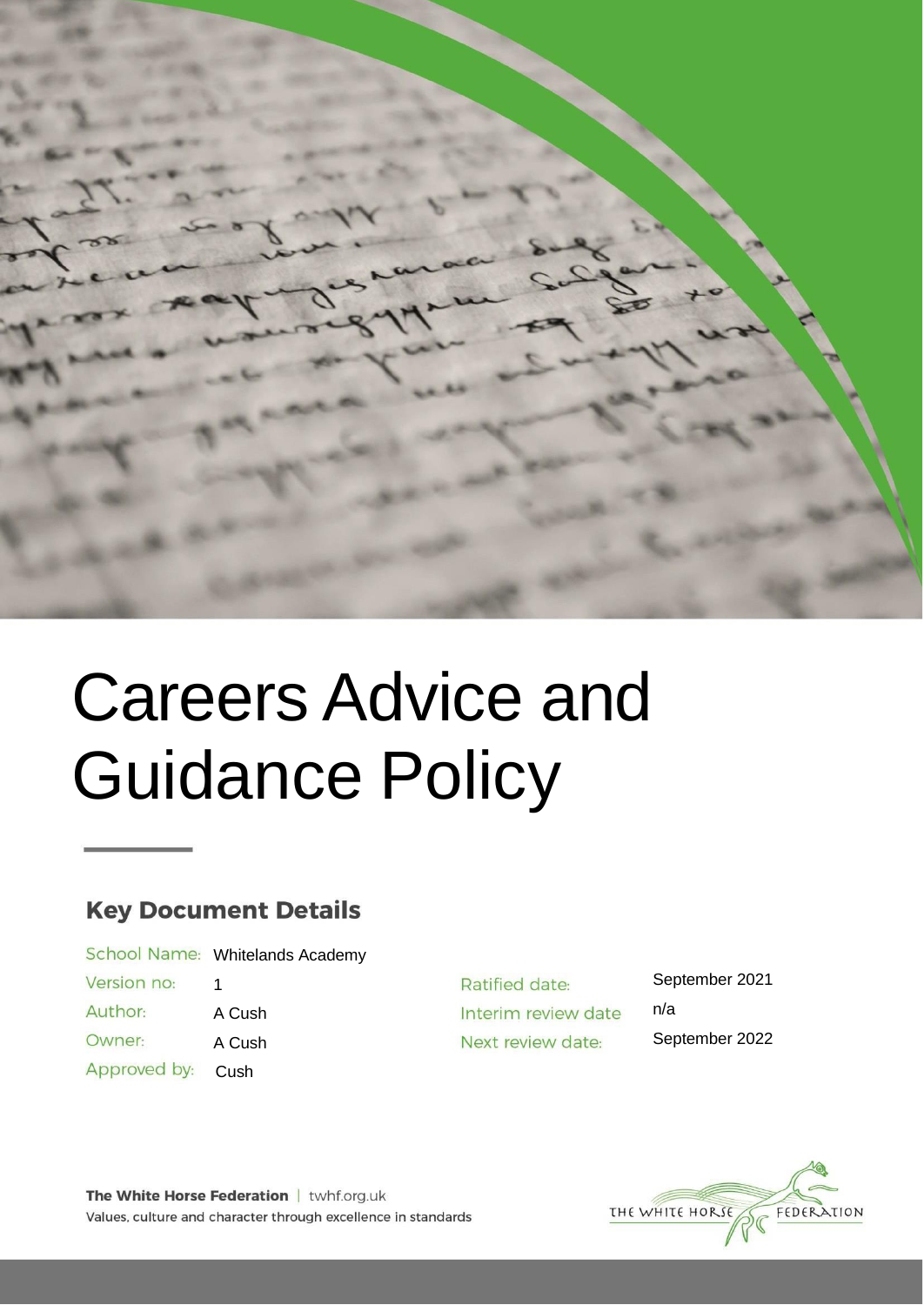#### **Consultation History**

| <b>Consultation History</b>      |             |  |
|----------------------------------|-------------|--|
| Governors/staff/parents/students | <b>Date</b> |  |
| Leadership team                  | Sept 2021   |  |
| Teaching and Non-Teaching Staff  | Sept 2021   |  |
| Governing Body Review            | Oct 2021    |  |
| Next Review of Policy            | Sept 2022   |  |

### **Careers Leader – Mr. Adrian Cush**

**[acush@whitelandsacademy.org](mailto:acush@whitelandsacademy.org)**

**Careers Advisor – Miss Ceri Tranter [ctranter@whitelandsacademy.org](mailto:ctranter@whitelandsacademy.org)**

**Linked Governor – Mr Bryan Taunton [btaunton@gov.twhf.org.uk](mailto:btaunton@gov.twhf.org.uk)**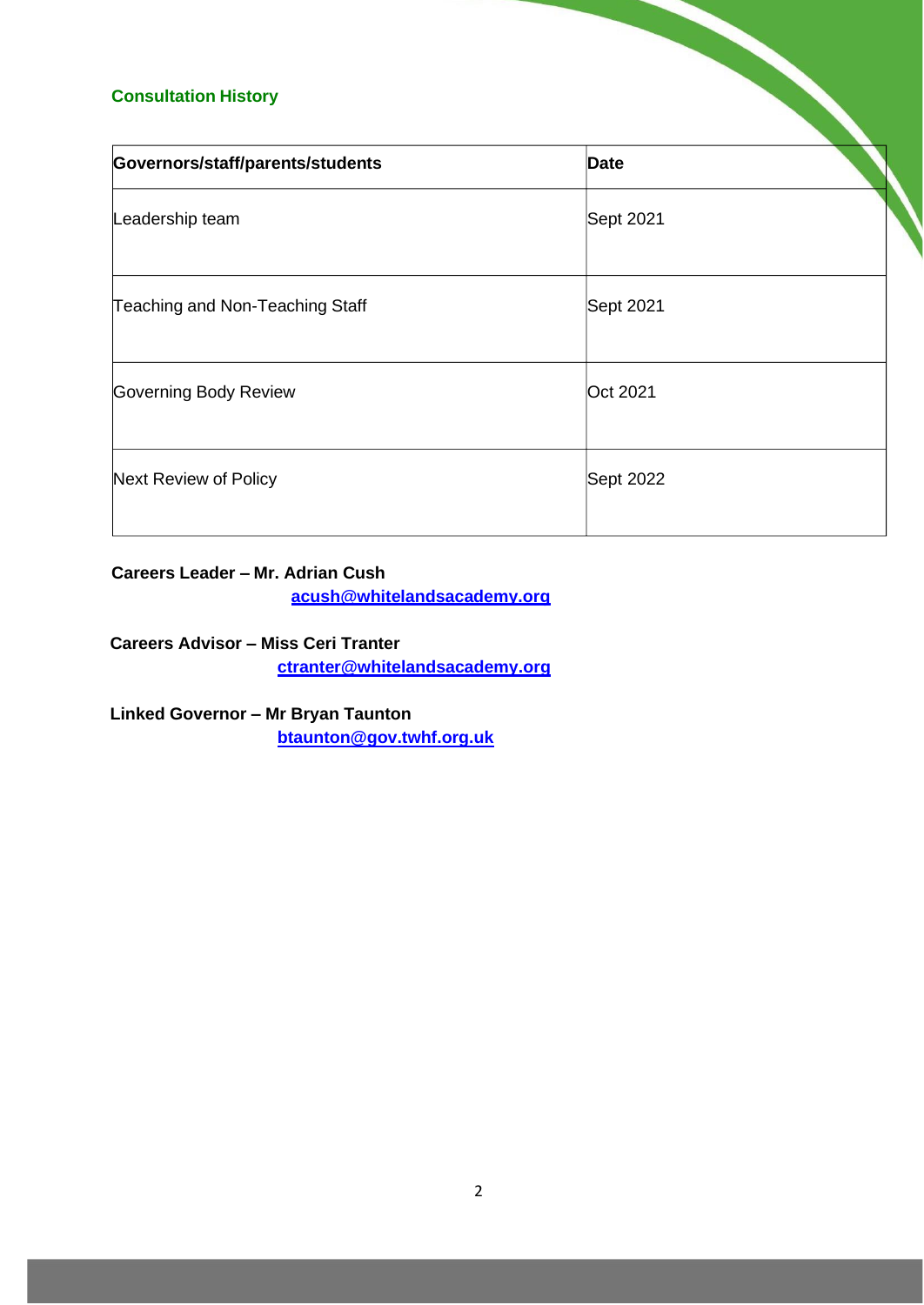## **CEIAG Policy**

ヽ

#### **Careers Education, Information, Advice and Guidance Contents**

| Purpose                         | 4              |
|---------------------------------|----------------|
| Entitlement and vision          | $\overline{4}$ |
| Context                         | $\overline{4}$ |
| <b>Supporting Documents</b>     | 5              |
| Objectives                      | 5              |
| <b>Organisation and Content</b> | 5              |
| Responsibilities and monitoring | 6              |
| <b>Parents and Carers</b>       | $\overline{7}$ |
| Monitoring and evaluation       | 7              |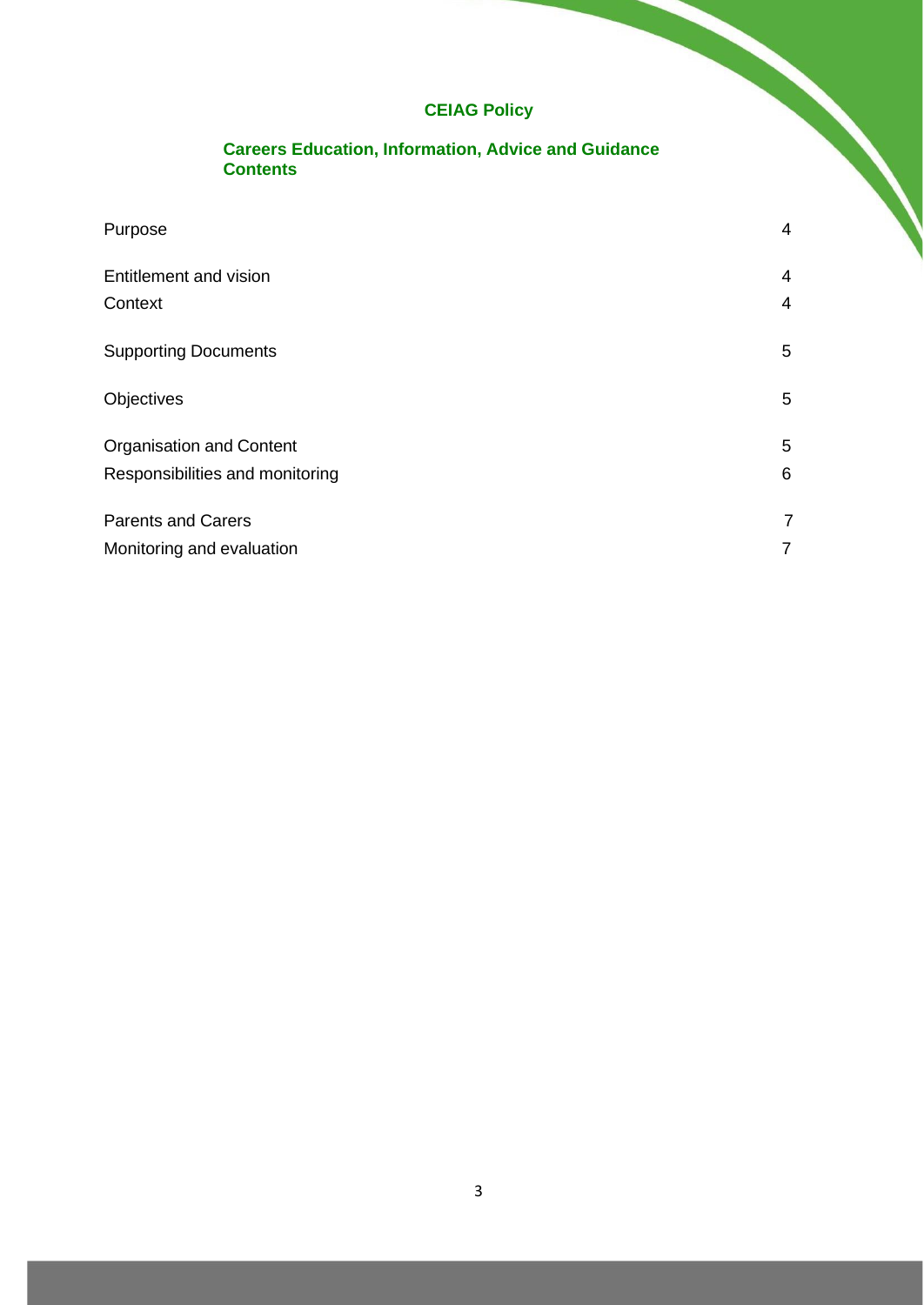#### **Careers Education, Information, Advice and Guidance Policy**

#### **Purpose**

To outline the ethos, strategy, provision and management of careers education information and guidance for all students at Whitelands Academy.

#### <span id="page-3-0"></span>**Entitlement and Vision**

The personal and social development of pupils is the responsibility of every teacher at Whitelands Academy and CEIAG is an integral part of this.

*Intent - Whitelands Academy Careers Curriculum strives to provide students with inspirational, achievable and current information, advice and guidance to allow individuals to make informed choices for their future.*

We are committed to providing a planned programme of Careers support for all students in all year groups including impartial information, advice and guidance alongside a programme of careers learning as part of our Personal, Social and Health Education programme and discrete Careers activities. We achieve this by using interactive careers guidance and utilising a wide range of resources that are flexible and inclusive. We provide each individual with the information, key skills, analysis and positivity to enable them to pursue their aspirations. We are committed to nurturing their interests, excitement and creativity and strive to give impartial encouraging advice.

#### <span id="page-3-1"></span>**Context**

Whitelands Academy is a new 11-16 comprehensive academy. With an approximate intake of around 120 students each year, we are a true comprehensive with a range of abilities serving the local Kingsmere estate. With the hope of raising awareness and creating opportunity for the students; our careers programme will utilise the town's broad range of employers and places to study as much as possible.

Careers provision at Whitelands Academy is in line with the statutory guidance from the Department of Education, Careers guidance and access for education and training providers (October 2018) and Careers guidance and inspiration in schools (April 2017). The School uses the Gatsby Charitable Foundation's Benchmarks to continually develop and improve its careers education provision.

The eight Gatsby Principles for effective careers guidance are:

- 4.1.1 A stable careers programme
- 4.1.2 Learning from career and labour market information
- 4.1.3 Addressing the needs of each pupil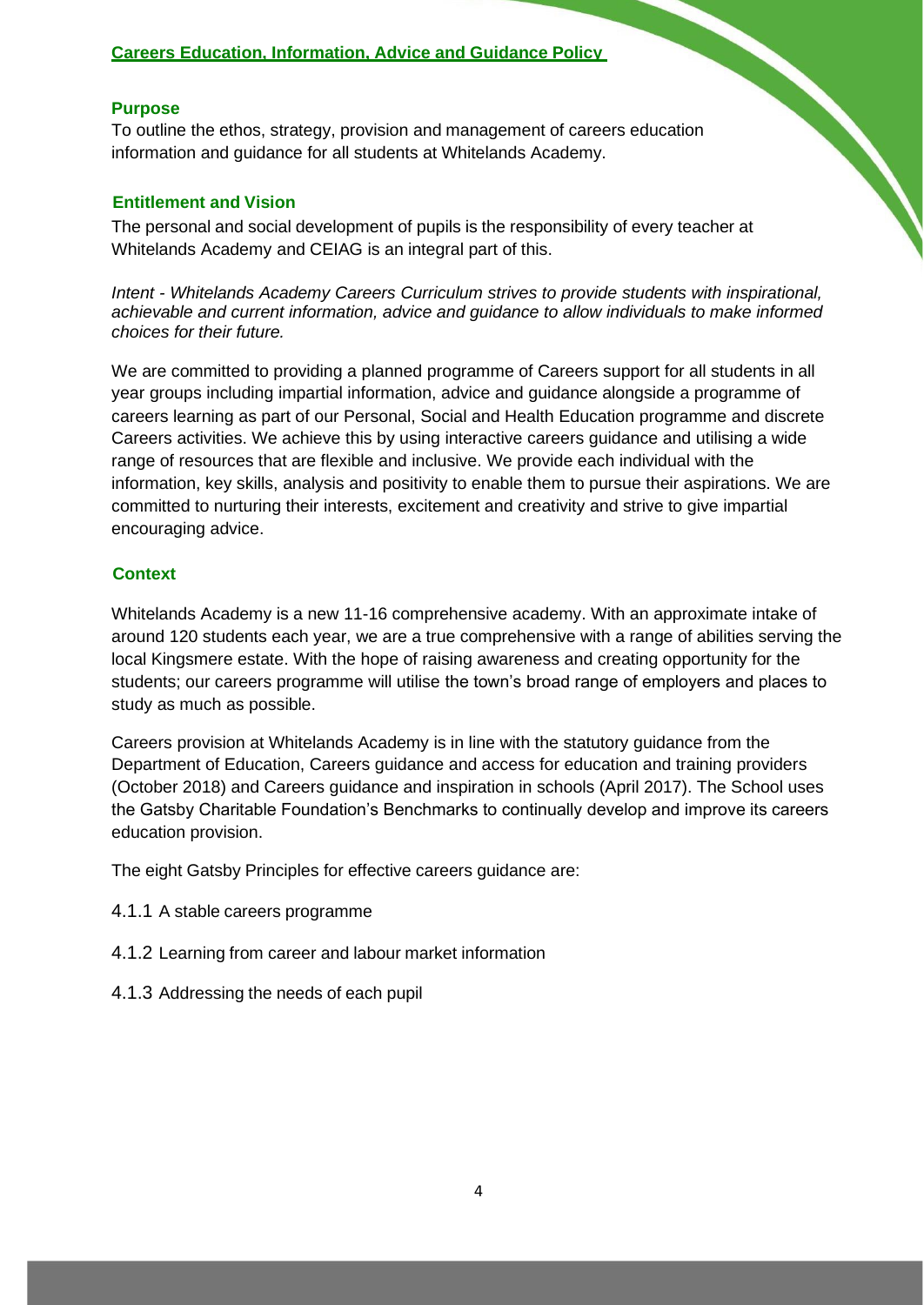- 4.1.4 Linking curriculum learning to careers
- 4.1.5 Encounters with employers and employees
- 4.1.6 Experiences of workplaces
- 4.1.7 Encounters with further and higher education
- 4.1.8 Personal guidance

#### <span id="page-4-0"></span>**Supporting Documents**

There are other documents which support this policy:

- 1. Careers Policy Provider Access
- 2. Careers Strategy
- 3. Careers plan for years 7-13

#### <span id="page-4-1"></span>**Objectives**

Our CEIAG programme will assist students to:

- a. Increase personal responsibility, aspirations and motivation.
- b. Make informed decisions and plan with confidence, including choices regarding education, employment and training.

- c. Ensure students are aware of a variety of progression routes and careers opportunities.
- d. Gain research skills in relation to careers information and develop career management skills.
- e. Have an awareness of education, employment and training opportunities and trends,and the changing nature of the working environment.
- f. To learn and develop employability skills
- g. Appreciate work related issues such as equal opportunities, health and safety and employee well-being.

#### **Organisation and content – all further information can be found in the careers strategyon the CEIAG section of the website.**

- a. Programmes of career and personal development are delivered through the PSHE curriculum, tutoring programme and are incorporated into all subject areas. In Year 9, these will focus on advice and guidance relating to the options process, in Year 11, these will focus on preparation for post-16 applications and interviews.
- b. Referrals through mentors or pastoral staff will lead to a 1:1 guidance interview with an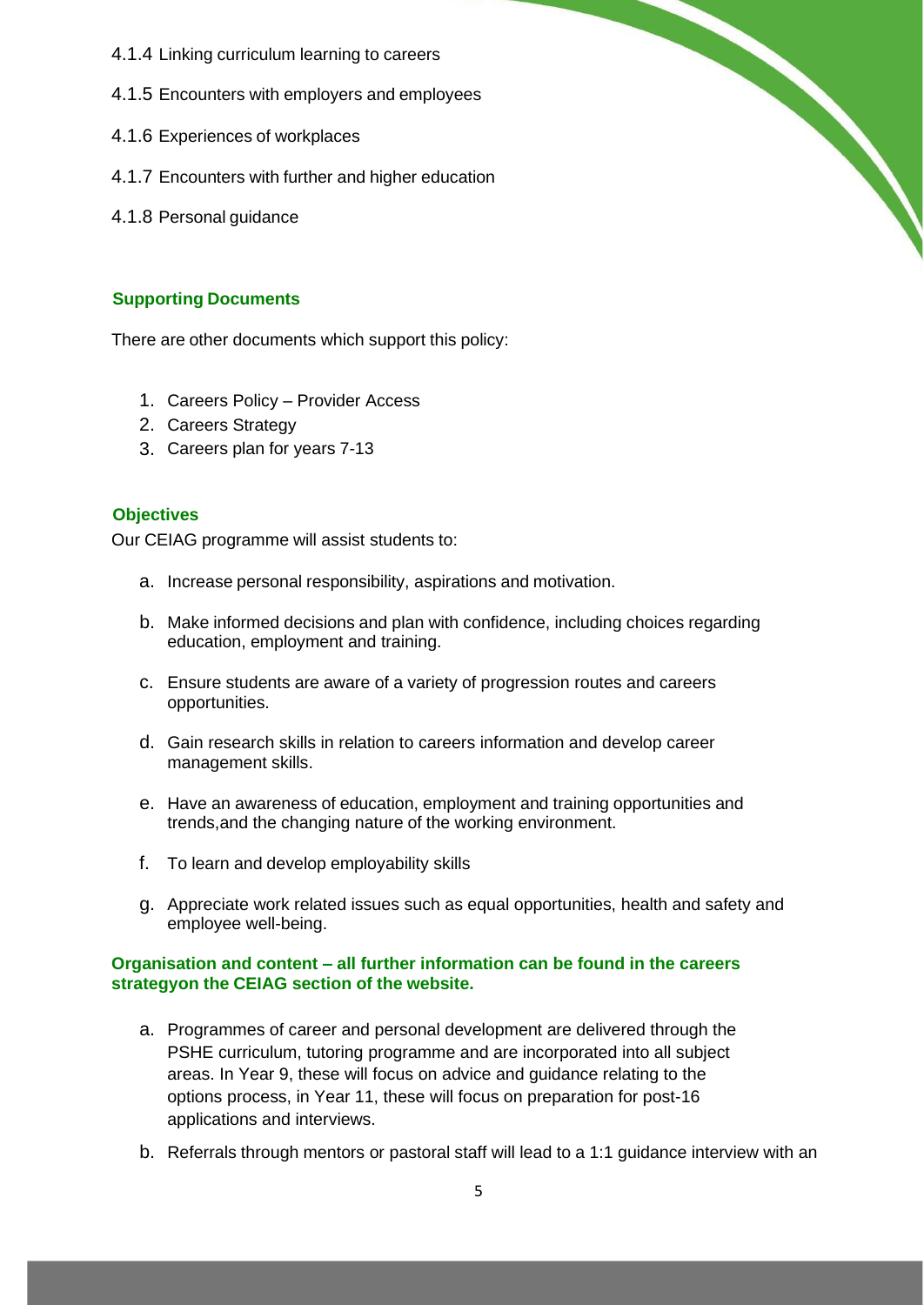independent Careers Advisor and Employability skills coach which will lead to the gathering of further information, the involvement of other agencies andif appropriate contact with further education providers, support with applications and contact with the family. Referrals can be self-referral by students or from members of staff.

- c. Guidance occurs on an individual and group basis during mentoring sessions. The mentor is the key manager of this guidance. This process includes 'learning conversations' which will be led by mentors based on the academic progress of students.
- Additional work with targeted students of those in most need. This includes d. immersion days for students, University visits and 1:1 academic mentoring for thoseunder-performing.
- All curriculum areas have a responsibility to promote careers awareness through e. theirsubject teaching and educational visit opportunities.
- Discrete careers activities. f.
- g. Involvement of external employers, role models, alumni and school partners.

#### <span id="page-5-0"></span>**Responsibilities and Monitoring**

- a. The Careers lead (Adrian Cush) is responsible for raising awareness amongst staff of their contribution to the careers programme and agree the overall aims, objectives and priorities; lead policy development; monitor, review and evaluate the programme in order to carry out a continuous process of review and development; include the use of outside organisations; liaising with external providers and employers.
- b. The Careers advisor and employability skills coach (Ceri Tranter) is responsible for support the Careers Leader in school, with the strategic planning and delivery of CEIAG throughout the school; Complete statutory, impartial, careers 1 to 1s; work closely with the Heads of Year and wider pastoral team to provide careers support in mentoring; provide bespoke support for Pupil Premium, LAC and SEND students where necessary.
- c. The responsibility for the formal IAG programme delivered through PSHE lies with theCurriculum Leader for PSHE.
- Mentors are responsible for the delivery of IAG during mentoring sessions. d.
- Faculty and Curriculum Leaders are responsible for developing Careers e. awareness and IAG through their subject areas.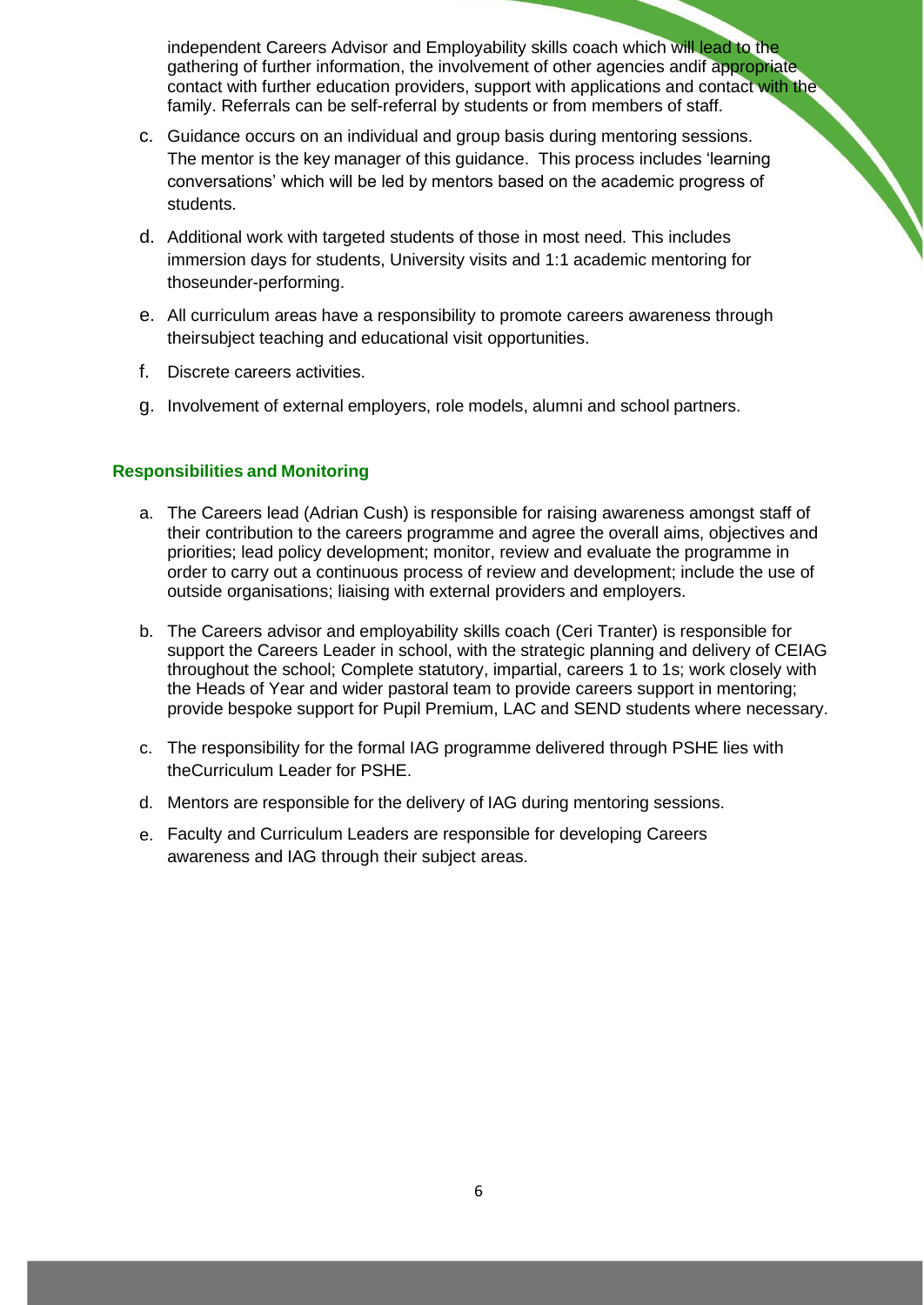- f. Heads of Year are responsible for developing, maintaining and monitoring a mentoring programme which delivers CEIAG.
- g. IAG is also the responsibility of the SENCO and the SEN team to ensure resources and information is adapted for their students.
- The Leadership Team (LT) member with responsibility for oversight in this area will be h. undertake quality assurance and review processes for the provision of CEIAG within theschool including the work of the independent Careers Advisor and Employability skills coach.
- The link governor for careers will be consulted on significant changes to the careers i. provision and be used to support the status and delivery of the careers curriculum.

#### <span id="page-6-0"></span>**Parents and Carers**

- a. Parents and carers are encouraged and supported to help their children to become selfreliant and better able to manage their personal and career development. This is done through information evenings and Parent Mentor day. Parents and carers are also encouraged to support their child with offers of work experience and engagement in careers days such as the options process.
- b. Information on CEIAG is accessible on the school website.
- The independent Careers Advisor and Employability skills coach attends parents' c. evenings and information evenings where appropriate. Parents are welcome to contact the Careers Advisor and employability skills coach on [ctranter@whitelandsacademy.org](mailto:ctranter@whitelandsacademy.org)

#### <span id="page-6-1"></span>**Monitoring and evaluation:**

Throughout the school year the CEIAG provision is monitored to ensure students are accessing what they need and require to develop in careers education. Student destinations will be monitored and updated with a view to using alumni in the future.

- ➢ Focus groups with students gaining a broad range of student feedback.
- ➢ Records of student 1 to 1s with the careers advisor and employability skills coach.
- ➢ Student and parent surveys